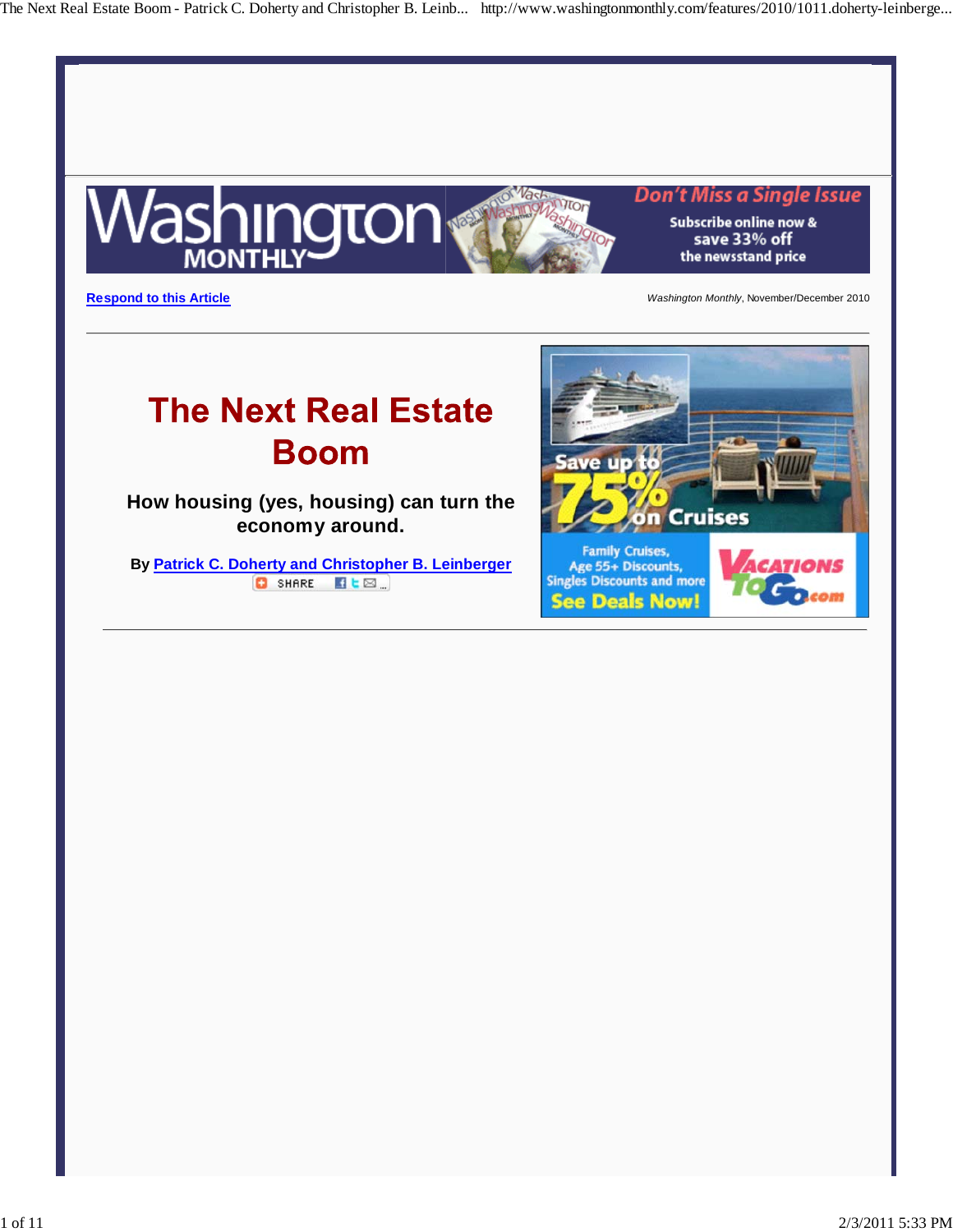

Retrofitting suburbia: A simulation of how a light rail station will transform Murray City, a suburb of Salt Lake City. Photos: Calthorpe Associates and Urban Advantage

hat if there were a new economic engine for the United States that would put our people back to work without putting the government deeper in debt? What if that economic engine also improved our international competitiveness, reduced greenhouse gases, and made the American people healthier?

At a minimum, it would sound a lot better than any of the current offers on the table: stimulus from the liberals, austerity from the conservatives, and the president's less-than-convincing plan for a little stimulus, a little austerity, and a little bit of a clean-energy economy.

The potential for just such an economic renaissance is a lot more plausible than many would imagine. At the heart of this opportunity are the underappreciated implications of a massive demographic convergence. In short, the two largest demographic groups in the country, the baby boomers and their children—together comprising half the population—want homes and commercial space in neighborhoods that do not exist in anywhere near sufficient quantity. Fixing this market failure, unleashing this latent demand, and using it to put America back to work could be accomplished without resorting to debt-building stimulus or layoff-inducing austerity. At least for the moment, Washington has an opportunity to speed up private investment for public good and launch what could be a period of long-lasting prosperity. It is a market-driven way to make the economic recovery sustainable while addressing many of the most serious problems of our time: the health care crisis, climate change, over-reliance on oil from countries with terrorist ties, and an overextended military.

Real estate has caused two of the last three recessions, including the Great Recession we've just gone through. That is because real estate (housing, commercial, and industrial) and the infrastructure that supports real estate (transportation, sewer, electricity, and so on) represent 35 percent of the economy's asset base. When real estate crashes, the economy goes into a tailspin. To speed up the economic recovery now slowly underway, the real





**buy from Amazon and support the** *Monthly*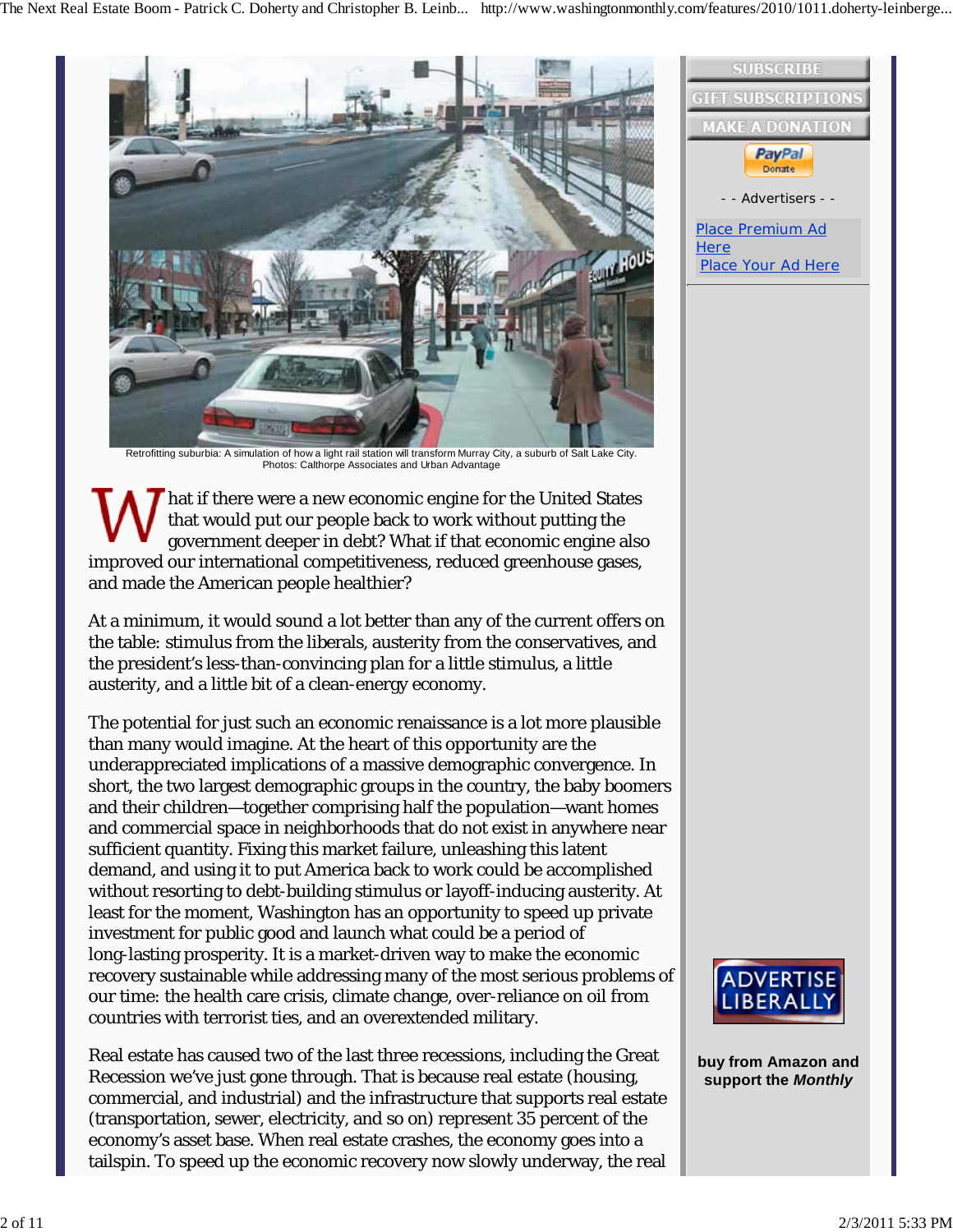estate sector *must* get back into the game, just as it played a central role in the economic recoveries of past recessions. (Real estate also kept the high-tech recession in the early 2000s from being as serious as it might have been.) The United States will be condemned to high unemployment and sluggish growth if 35 percent of our asset base is not engaged. And hundreds of billions of dollars in potential investment capital is on the sidelines, waiting for the right market signals to be deployed.

We're unlikely, however, to see a real estate recovery based on a continuation of the type of development that has driven the industry for the past few generations: low-density, car-dependent suburbs growing out of cornfields at the edge of metropolitan areas. That's because there is now a massive oversupply of such suburban fringe development, brought on by decades of policy favoring it—including heavy government subsidies for extending roads, sewers, and utilities into undeveloped land. Houses on the exurban fringe of several large metro areas have typically lost more than twice as much value as metro areas as a whole since the mid-decade peak. Many of those homes are now priced below the cost of the materials that went into building them, which means that their owners have no financial incentive to invest in their upkeep. Under such conditions, whole neighborhoods swiftly decline and turn into slums. This happened in many inner-city neighborhoods in the 1960s, and we're seeing evidence of it in many exurban neighborhoods today. The *Los Angeles Times* reports that in one gated community in Hemet, east of L.A., McMansions with granite countertops and vaulted ceilings are being rented to poor families on Section 8 vouchers; according to the *Washington Examiner*, similar homes in Germantown, Maryland, outside Washington, D.C., are being converted to boarding houses.

Many hope that when the economy recovers, demand will pick up, inventories of empty homes will be whittled down, and the traditional suburban development machine will lumber back to life. But don't bet on it. Demand for standard-issue suburban housing is going down, not up, a trend that was apparent even before the crash. In 2006, Arthur C. Nelson, now at the University of Utah, estimated in the *Journal of the American Planning Association* that there will be 22 million unwanted large-lot suburban homes by 2025.

Meanwhile, the Great Recession has highlighted a fundamental change in what consumers *do* want: homes in central cities and closer-in suburbs where one can walk to stores and mass transit. Such "walkable urban" real estate has experienced less than half the average decline in price from the housing peak. Ten years ago, the highest property values per square foot in the Washington, D.C., metro area were in car-dependent suburbs like Great Falls, Virginia. Today, walkable city neighborhoods like Dupont Circle command the highest per-square-foot prices, followed by dense suburban neighborhoods near subway stops in places like Bethesda, Maryland, and Arlington, Virginia. Similarly, in Denver, property values in the high-end car-dependent suburb of Highland Ranch are now lower than those in the redeveloped LoDo neighborhood near downtown. These trend lines have been evident in many cities for a number of years; at some point during the last decade, the lines crossed. The last time the lines crossed was in the 1960s—and they were heading the opposite direction.



لعما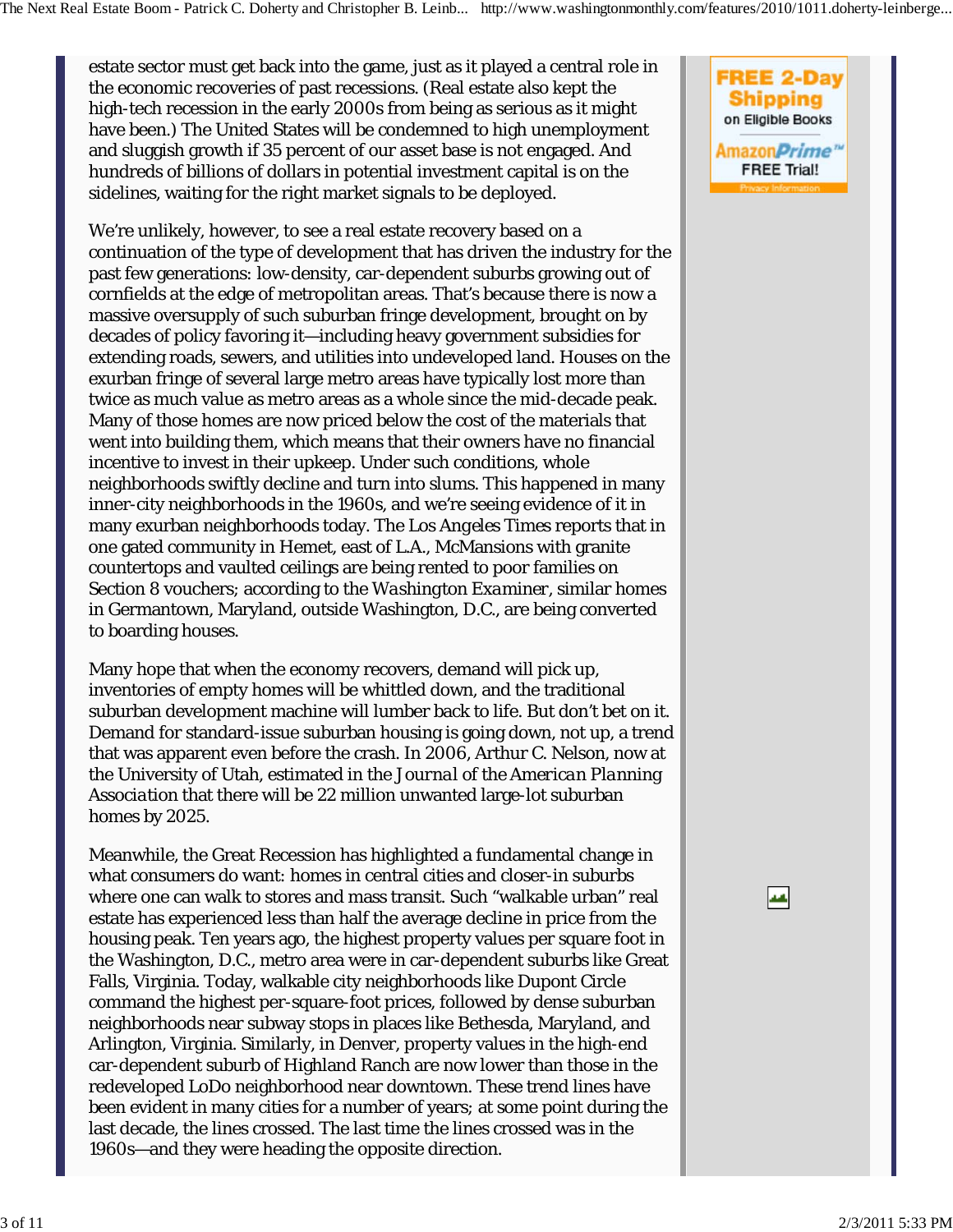There are some obvious reasons for the growing demand for walkable neighborhoods: ever-worsening traffic congestion, memories of the 2008 spike in gasoline prices, and the fact that many cities have become more attractive places to live thanks to falling crime rates and the replacement of heavy industries with cleaner, higher-end service and professional economies.

But the biggest factor, one that will quickly pick up speed in the next few years, is demographic. The baby boomers and their children, the millennial generation, are looking for places to live and work that reflect their current desires and life needs. Boomers are downsizing as their children leave home while the millennials, or generation Y, are setting out on their careers with far different housing needs and preferences. Both of these huge demographic groups want something that the U.S. housing market is not currently providing: small one- to three-bedroom homes in walkable, transit-oriented, economically dynamic, and job-rich neighborhoods.

The baby boom generation, defined as those born between 1946 and 1964, remains the largest demographic bloc in the United States. At approximately 77 million Americans, they are fully one-quarter of the population. With the leading edge of the boomers now approaching sixty-five years old, the group is finding that their suburban houses are too big. Their child-rearing days are ending, and all those empty rooms have to be heated, cooled, and cleaned, and the unused backyard maintained. Suburban houses can be socially isolating, especially as aging eyes and slower reflexes make driving everywhere less comfortable. Freedom for many in this generation means living in walkable, accessible communities with convenient transit linkages and good public services like libraries, cultural activities, and health care. Some boomers are drawn to cities. Others prefer to stay in the suburbs but want to trade in their large-lot single-family detached homes on cul-de-sacs for smaller-lot single-family homes, townhouses, and condos in or near burgeoning suburban town centers.

Generation Y has a different story. The second-largest generation in the country, born between 1977 and 1994 and numbering 76 million, millennials are leaving the nest. They may sometimes fall back into the nest, but eventually they find a place of their own for the first time. Following the lead of their older cousins, the much smaller generation X (those born between 1965 and 1976), a high proportion of millennials have a taste for vibrant, compact, and walkable communities full of economic, social, and recreational opportunities. Their aspirations have been informed by *Friends* and *Sex in the City*, shows set in walkable urban places, as opposed to their parents' mid-century imagery of *Leave It to Beaver* and *Brady Bunch*, set in the drivable suburbs. Not surprisingly, fully 77 percent of millennials plan to live in America's urban cores. The largest group of millennials began graduating from college in 2009, and if this group rents for the typical three years, from 2013 to 2018 there will be more aspiring first-time homebuyers in the American marketplace than ever before—and only half say they will be looking for drivable suburban homes. Reinforcing that trend, housing industry experts, like Todd Zimmerman of Zimmerman/Volk Associates, believe that this generation is more likely to plant roots in walkable urban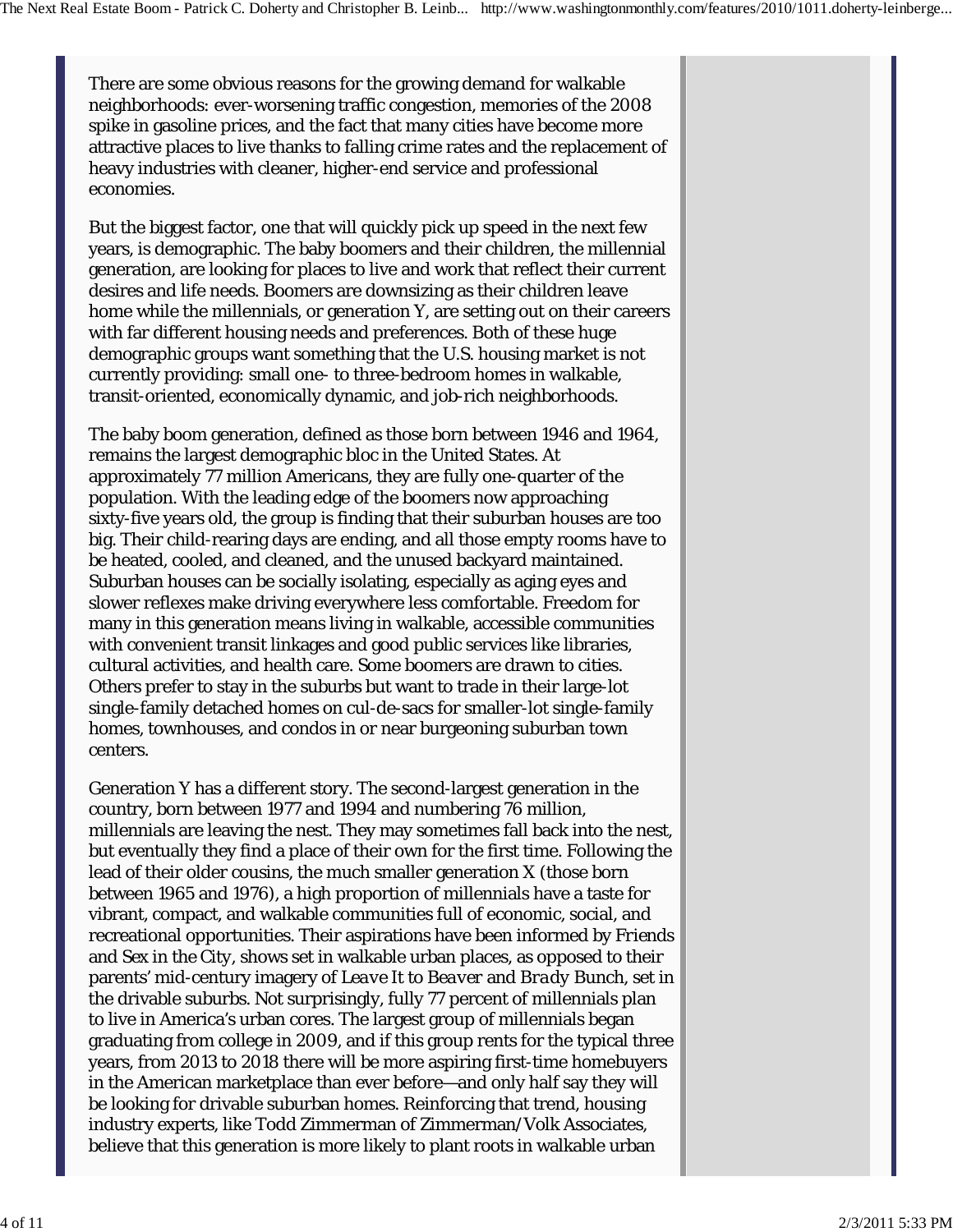areas and force local government to fix urban school districts rather than flee to the burbs for their schools.

The convergence of these two trends is the biggest demographic event since the baby boom itself. The first wave of boomers will be sixty-five in 2011. The largest number of millennials reaches age twenty-two in 2012. With the last of the boomers hitting sixty-five in 2029, this convergence is set to last decades. In addition to the generational convergence, the Census Bureau estimates that America is going to grow from 310 million people today to 440 million by 2050.

An epic amount of money will pour into the real estate market as a result of population growth and demographic confluence. To be sure, unemployment and stagnant wages have eroded people's buying power. Boomers have suffered steep declines in the value of their current homes and 401(k)s, and young people are leaving college with ever-larger student loan debts.

But Americans of all ages have saved and paid off debts since the recession began, and average household balance sheets should be significantly healthier five years from now. In addition, 85 percent of the new households formed between now and 2025 will be single individuals or couples with no children at home; unburdened by child-rearing expenses, they will have more income available for housing (and less desire to spend it tending big backyards).

Most importantly, the very act of moving to more walkable neighborhoods will free families from the expense of buying, fueling, and maintaining the two or more cars they typically need to get around in auto-dependent suburbs. Households in drivable suburban neighborhoods devote on average 24 percent of their income to transportation; those in walkable neighborhoods spend about 12 percent. The difference is equal to half of what a typical household spends on health care—nationally, that amounts to \$700 billion a year in total, according to Scott Bernstein of the Center for Neighborhood Technology. Put another way, dropping one car out of the typical household budget can allow that family to afford a \$100,000 larger mortgage.

he burgeoning demand for homes in walkable communities has the potential to reshape the American landscape and rejuvenate its economy as profoundly as the wave of suburbanization after World War II did. If anything, today's opportunity is larger. The returning veterans and their spouses represented approximately 20 percent of the American population at that time; the current demographic convergence—77 million boomers plus 76 million millennials—comprises nearly 50 percent.

In the postwar years, America pushed its built environment outward, beyond the central cities, creating millions of new construction jobs and new markets for cars and appliances—a virtuous cycle of commerce that helped power American prosperity for decades (until, of course, it went too far, leading to the oversupply of exurban development that is acting as deadweight on the current recovery). The coming demographic convergence will push construction inward, accelerating the rehabilitation of cities and forcing existing car-dependent suburbs to develop more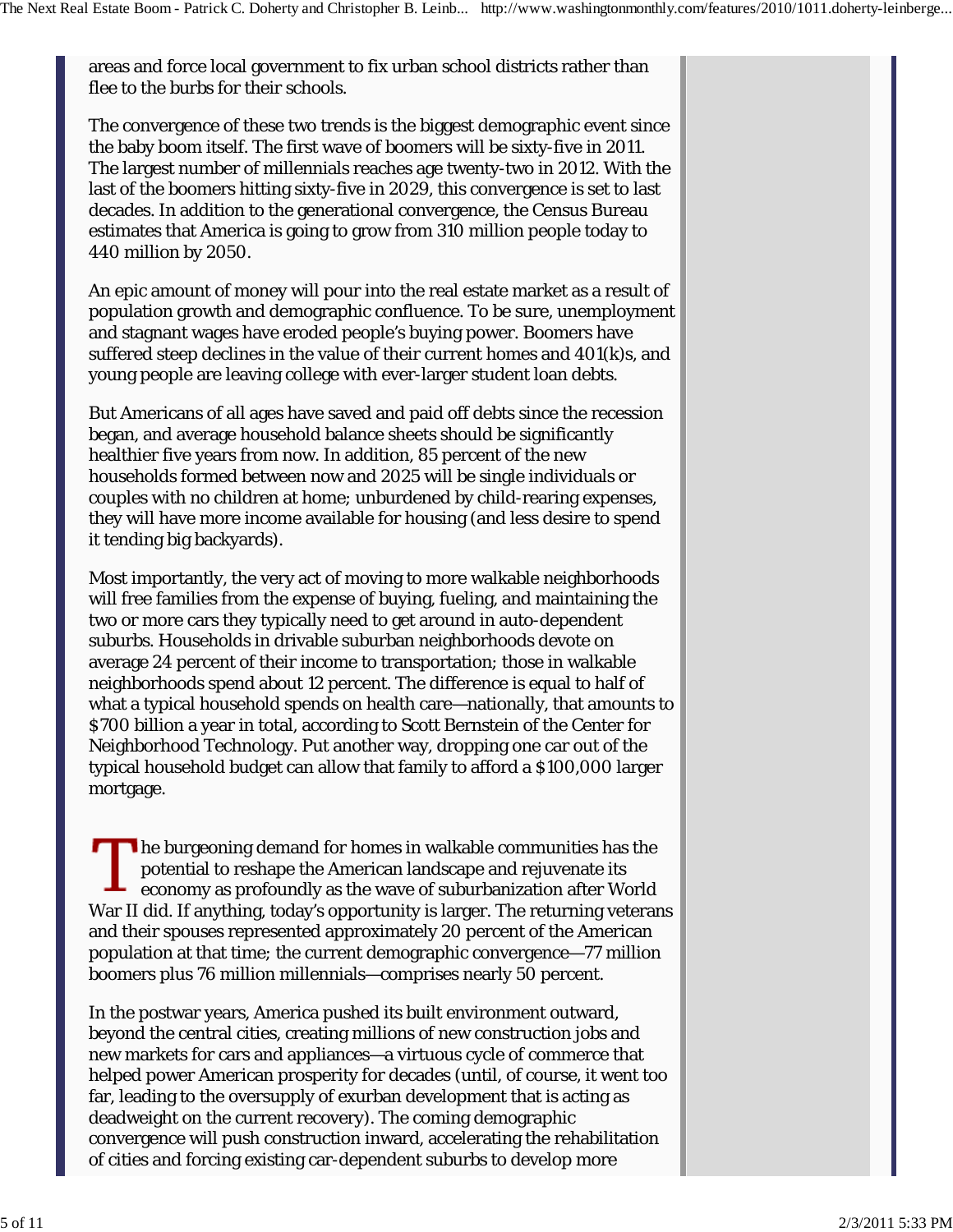compact, walkable, and transit-friendly neighborhoods if they want to keep property values up and attract tomorrow's homebuyers. All this rebuilding could spur millions of new construction jobs. But more importantly, if done right, with "smart growth" zoning codes that reward energy efficiency, it would create new markets for power-conserving materials and appliances, providing American designers and manufacturers with experience producing the kinds of green products world markets will increasingly want.

In addition to fueling long-term economic growth, the new demand for walkable neighborhoods could provide other benefits. One of the biggest drivers of rising health care costs is the expansion of chronic diseases like obesity, diabetes, and heart disease—conditions exacerbated by the sedentary lifestyles of our car-dependent age. All would be substantially reduced if Americans move into higher-density, transit-friendly neighborhoods in which more walking is built into their daily routine.

The potential environmental benefits are equally profound. A study conducted by the National Resources Defense Council concluded that simply conforming new construction to smart growth standards would reduce carbon emissions 10 percent within ten years, more than half the target set by the president and the stalled climate legislation. Similarly, the U.S. Green Building Council estimates that new sustainable developments could reduce water consumption by 40 percent, energy use by up to 50 percent, and solid waste by 70 percent.

We can reap these economic, health, and environmental benefits if the real estate market is allowed to follow the demand preferences of consumers. But that's easier said than done. Markets don't exist in a vacuum. They operate within rules and incentives set by governments. The rules and incentives that guide today's real estate market were designed, for the most part, more than a half century ago to fit the demands of the postwar-era Americans who were looking for new homes with yards outside overcrowded cities in which to raise their families. For many years the government-insured mortgages provided to millions of GIs were regulated in such a way that they could only be used to buy newly constructed homes, not to purchase or rehab existing homes—an incentive that strongly biased growth away from cities and toward the suburbs. Cheap rural land outside cities became accessible and valuable to developers thanks to the building of the interstate highway system, 90 percent funded by the federal government. Using federal matching grants, suburban municipalities extended water, sewer, and electric lines to new subdivisions, charging developers and homeowners a fraction of the real costs of those extensions. Municipalities also crafted zoning codes, often in response to federal regulations that essentially mandated low-density development.

Today, even though consumer preferences have changed, most of the old rules and subsidies remain in place. For instance, federal transportation funding formulas, combined with the old-school thinking of many state departments of transportation, continue to favor the building of new roads and widening of highways—infrastructure that supports low-density, car-dependent development—over public transit systems that are the foundation for most compact, walkable neighborhoods. When developers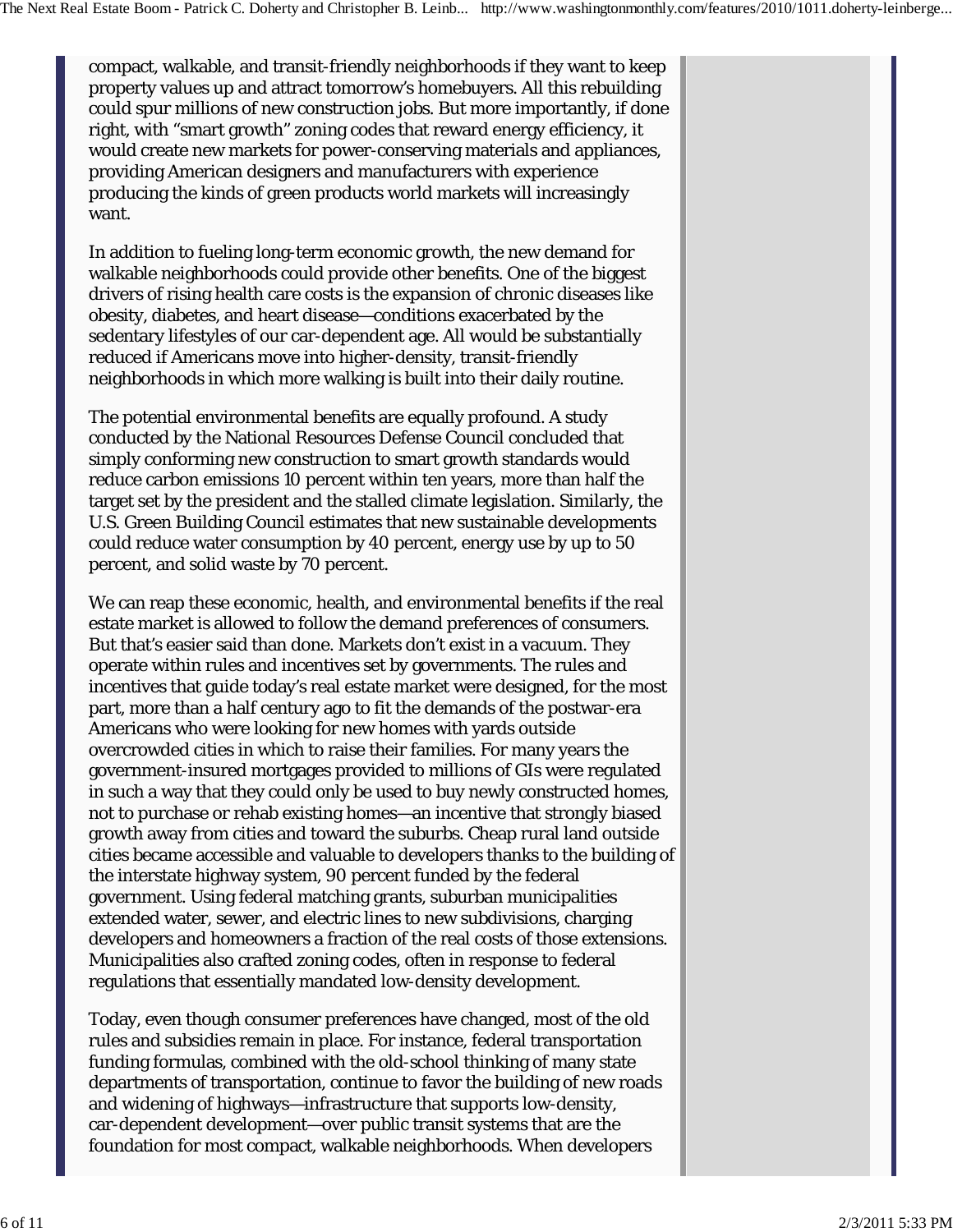do propose to build denser projects, with narrower streets and apartments above retail space, they often run up against zoning codes that make such building illegal. Consequently, few compact, walkable neighborhoods have been built relative to demand, and real estate prices in them have often been bid up to astronomical heights. This gives the impression that such neighborhoods are only popular with the affluent, when in fact millions of middle-class Americans would likely jump at the opportunity to live in them.

To meet this broad new demand, however, requires that entire metropolitan regions work together to chart a common vision for their communities. When that happens, all kinds of Americans, and not just coastal elites, choose walkable, transit-based growth.

Consider the recent experience of Utah, a state that voted 63 percent for John McCain and Sarah Palin. In 1997, in anticipation of the 2002 Winter Olympics in Salt Lake City, a coalition of local CEOs, elected leaders, developers, farmers' associations, conservation advocates, and urban planners put together a process of public meetings to get citizens involved in developing a strategy to accommodate greater Salt Lake City's fast-paced growth in a fiscally and environmentally sustainable way. That process, dubbed "Envision Utah," led to a blueprint for development in the four-county region. The plan largely rejects further suburban sprawl in favor of a "quality growth strategy" of dense walkable neighborhoods built around transit stops.

The first step was the building of a seventeen-mile, twenty-three-station light rail line in Salt Lake City called TRAX. The line was highly controversial; many predicted it would be an underutilized boondoggle. But when the first phase opened in 1999, TRAX proved an immediate hit with the public—eventually some trains became so crowded with riders that their doors couldn't close. In 2000 and 2006, voters approved tax increases to expand the system, including increased reach to several outlying suburbs, twenty-six miles of new light rail track, forty additional station stops, and eighty-eight miles of heavier commuter rail, reaching as far as Provo. Meanwhile, mixed residential-commercial developments have been constructed around existing stations in places like the formerly industrial suburb of Murray City.

Locally financed transit expansions are also underway in such wide-ranging places as St. Louis, Denver, Los Angeles, Montgomery, Alabama, and Broward County, Florida. From 2004 to 2009, 67 percent of light rail ballot measures passed. In 2008, the election year defined by the financial crisis, 87 percent of transit measures passed. In Seattle, a 2008 measure saw sponsors actually eliminate road funding so that the thirty-four-mile extension of the light rail system would pass.

The public, then, has made its desire for transit-oriented growth quite clear, and governments at the local and metropolitan levels have begun to respond. At the federal level, however, the policy machinery remains on autopilot, supporting a sprawl-based growth model that is beyond broken. What we need to do should be obvious: replace old federal rules and incentives that hamper the market's ability to meet changing needs and preferences for housing with new ones that don't, thus helping to rejuvenate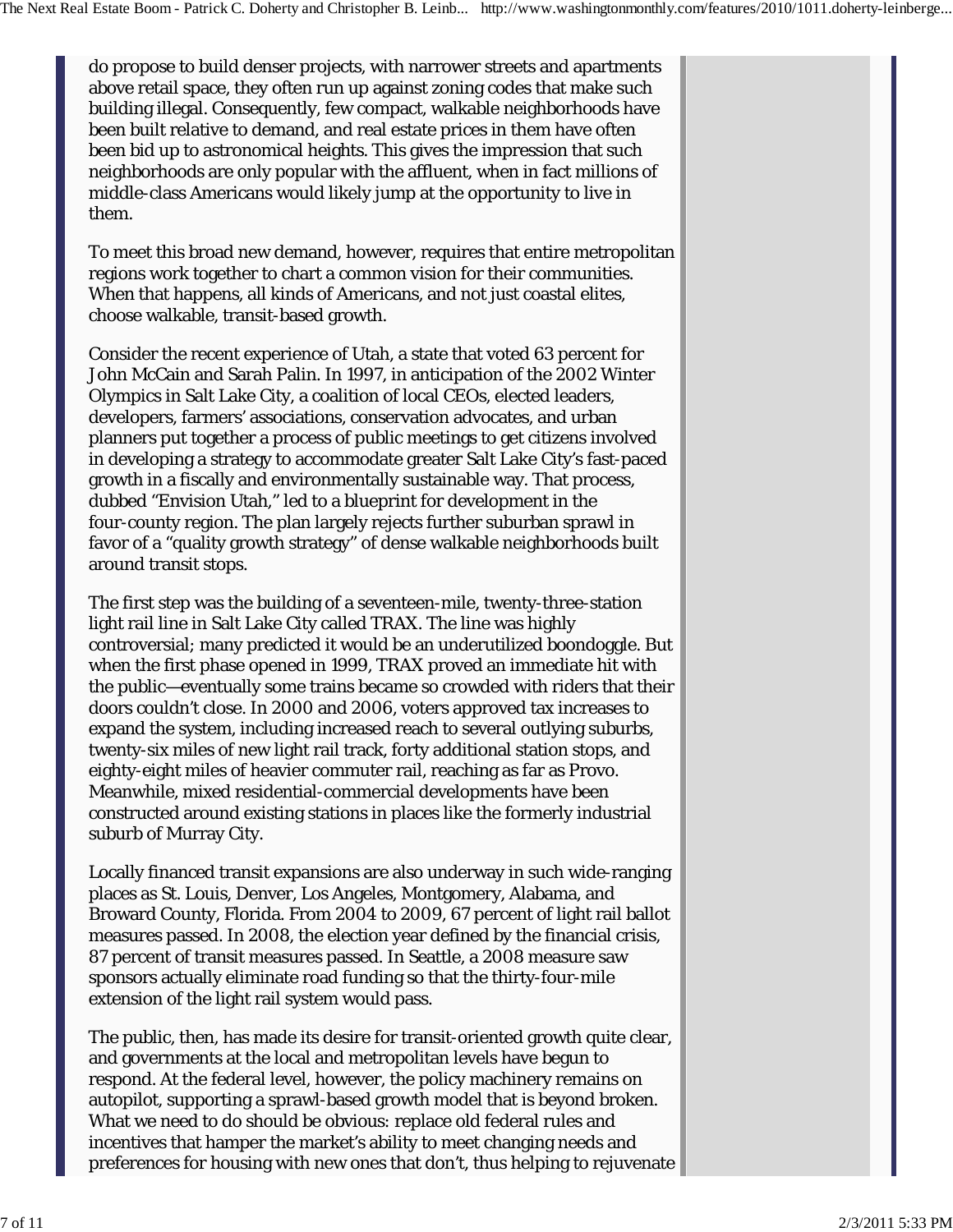the American economy. But these new policies will have to be produced in a political environment that, unlike in the postwar years, is hostile to government actions that add considerably to the federal deficit. And they need to be written quickly: the peak of the convergence is only three years away, and the economy needs a sustainable base from which to grow more quickly now.

**h** hroughout human history, transportation has determined the pattern of real estate development, and so the place to begin is federal transportation policy. Fortunately, next year Congress will probably reauthorize the giant transportation law that determines most federal infrastructure spending—which, tellingly enough, is still commonly referred to in Washington as "the highway bill." This will provide a golden opportunity to change federal policy in several fundamental ways. First, the biases in federal matching grants that favor roads and highways over every other type of infrastructure (sidewalks, bike paths, mass transit, and so on) must end. Second, the grants should be "scored" based on their economic, environmental, and social equity impacts—in particular, on the degree to which proposed transportation projects minimize travel times and distances for residents and enable compact, walkable, energy-efficient, and affordable development. Third, metro areas should be required, and given funding, to do what greater Salt Lake City did: create a blueprint for future growth. Those blueprints should then help guide which specific infrastructure projects get federal funding. In effect, this will shift the power to shape growth patterns away from congressional appropriators and state departments of transportation and to local citizens and local elected officials. And it will help ensure that actual consumer demand drives the process, rather than the current combination of antiquated federal funding formulas, congressional earmarks, and offstage machinations of conventional developers.

Many liberals might want Washington to cover most of the costs of this new infrastructure. That's unlikely to happen in the current political and fiscal environment. Nor, frankly, is it necessary, or even healthy. Instead, scarce federal dollars should be used to attract private dollars, of which there are plenty. The Investment Company Institute reports that institutional investors are keeping a relatively stable \$1.8 trillion in money market funds because money managers see no good long-term investment vehicles. A similar amount is sitting in the coffers of non-financial corporations.

The Obama administration has proposed one way to tap some of these private dollars: create an "infrastructure bank" that would leverage several private dollars for every federal dollar invested to build a project. In return, the bank and private investors would receive, say, a dedicated locally raised future tax revenue source.

Another approach would be to revive a practice from the past. A hundred years ago, virtually every city of 5,000 or more had an extensive network of streetcars. These systems were typically not publicly owned. Instead, real estate developers, often in partnership with electric utilities, built and ran them, even paying municipal governments to rent the right-of-way. The developers made their money not from fares, which barely covered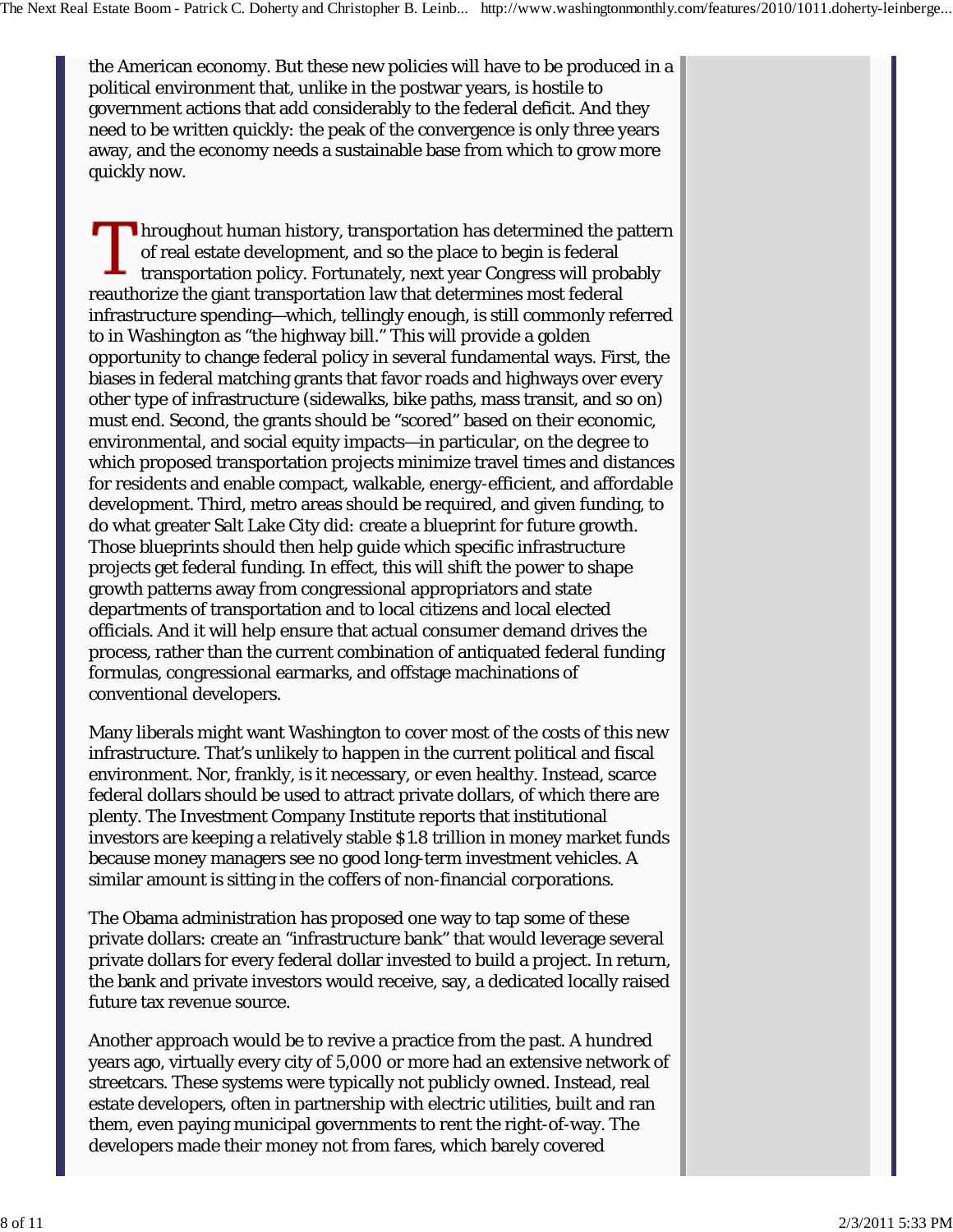operations, but from the increased land values that the trolley extensions made possible. There's no reason why similar deals can't be negotiated today to fund various kinds of mass transit. In fact, the process has already begun in a few places. Developers are helping to pay for the extension of the Washington, D.C., metro rail to Dulles airport, while Microsoft cofounder Paul Allen's real estate company and other property owners participated in the funding of the streetcar to his substantial property holdings just north of downtown Seattle. The federal government can help make such arrangements much more common by offering partial guarantees of the debt floated to build transit infrastructure.

Another way Washington can encourage walkable neighborhoods is through reforms of Fannie Mae and Freddie Mac. These two government-sponsored mortgage guarantors and underwriters went bankrupt and were taken over by the U.S. government—in large part because they overinvested in homes on the suburban fringe. But in recent years Fannie Mae has been experimenting with an interesting new product: "location efficient mortgages." Instead of relying solely on credit score and income to determine whether a borrower qualifies for a mortgage, these loans use electronic map systems to take into account how much homeowners will have to pay for transportation. Research by Scott Bernstein of the Center for Neighborhood Technology suggests that location efficient mortgages may have lower default rates than conventional Fannie Mae loans. If that finding proves true, then it makes sense to expand the program, and to apply the same concept to household energy savings: Fannie, Freddie, and HUD's Federal Housing Administration should factor in the savings from more energy-efficient homes and retrofits. And all these products should be available for more types of construction than just the single-family detached house.

In the past, big shifts in real estate patterns, from suburbanization to gentrification, have often made the lives of the poor considerably worse. To make sure that doesn't happen as we move toward more walkable communities, federal action will also be needed. The Obama administration took a first step earlier this year by announcing that location efficiency will be a criterion for \$3.25 billion in competitive HUD housing grants. That means that at least some walkable developments will be built to include housing for lower-income families, and more can be done along these lines using existing federal housing programs such as the Low-Income Housing Tax Credit.

But the truth is that federal housing policy can make only a modest dent in the affordability problem. As we've seen, what really drives development is transportation policy, and so the real lever of change is, again, the upcoming transportation bill. The bill should offer state and local governments a clear choice: if they want federal dollars for light rail and other transit systems, they must ensure that citizens at all income levels reap the benefits. That means changing local zoning codes to mandate that a portion of the housing in transit-oriented developments—say, 15 percent—be reserved for lowerincome families. It also means that local jurisdictions need to remove ordinances that act as barriers to affordable housing—an idea long championed by many conservatives, including the late Jack Kemp. For instance, empty nesters ought to have the right to rent out unused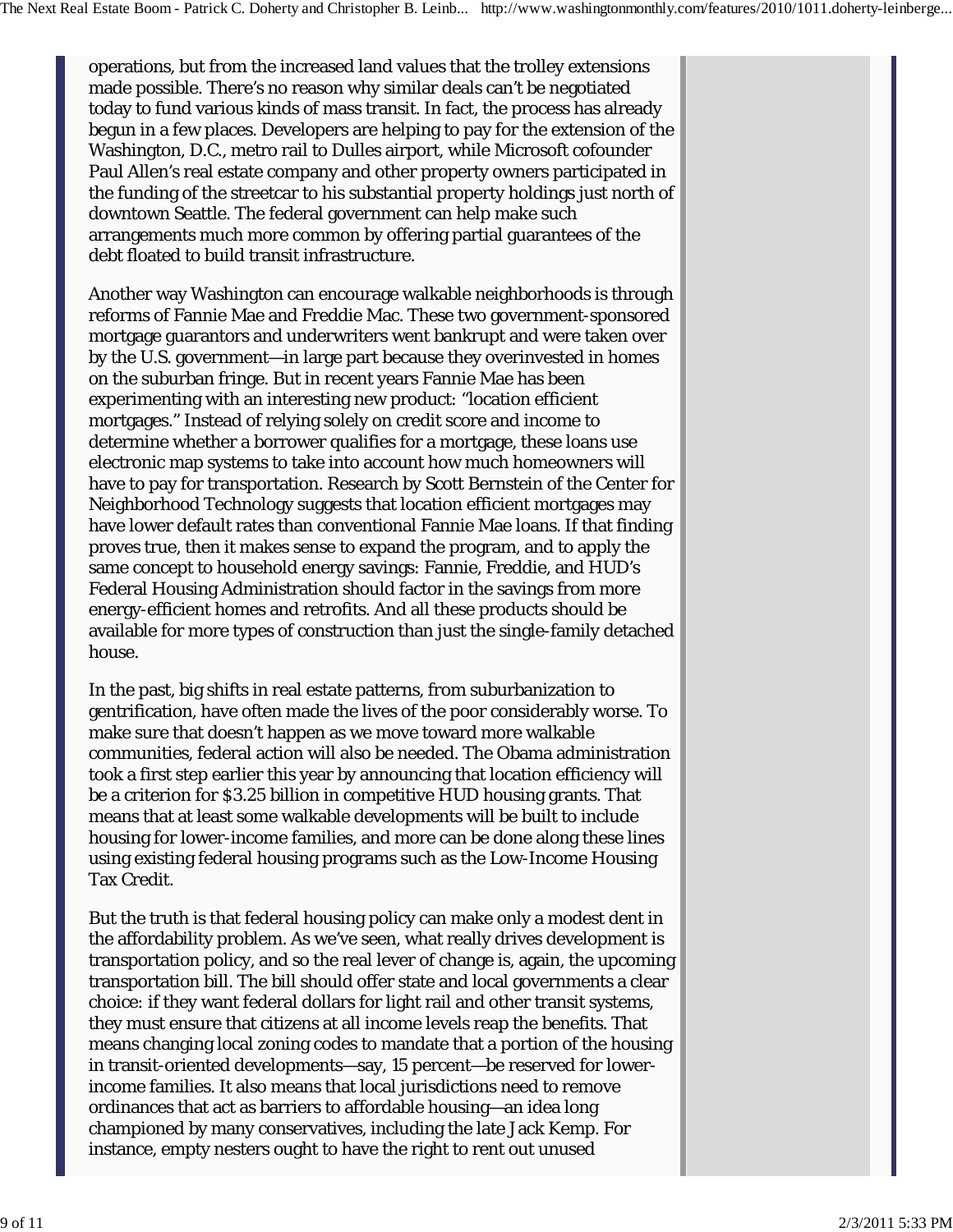bedrooms or turn part of their homes into separate rental units. Doing so is illegal in most municipalities today.

Ultimately, the biggest barrier to affordability is insufficient supply: homes in walkable, transit-oriented neighborhoods cost too much because there are not enough of them to satisfy the growing market demand. What's needed, then, is a supply-side solution: build more such neighborhoods.

an a set of policies like these ever get through Congress? After all, Republicans have long been ideologically hostile to mass transit. With their base now predominantly in exurban and rural America, most GOP lawmakers will look with skepticism, even disdain, at proposals to use government in ways that benefit cities and closer-in suburbs that tend to elect Democrats. And many Americans who live in rural or exurban areas feel the scorn that too many educated urbanites express for their lifestyle, and reflect that scorn right back.

Yet, as Utah shows, conservative Americans can rally behind mass transit when all the advantages are pointed out and the hidden costs of sprawl made clear. The threats to family life posed by long commutes and auto dependency are a building issue among evangelical Christians. Conservatives are often among the most acute critics of federal highway subsidies and the way they insulate consumers from the real cost of driving. The late Paul Weyrich, cofounder of the Heritage Foundation, served on Amtrak's board and was an outspoken champion of passenger rail. As William Lind recently argued in the *American Conservative* magazine, it was hardly a triumph of free enterprise that America's convenient and affordable streetcar and passenger rail systems, most of them privately owned, were put out of business by government-subsidized and -owned highways.

In the wake of the Great Recession there is also another huge pocketbook force at work: however they might lean ideologically, the best hope suburbanites have for reversing their depressed home values is for mass transit lines to be extended in their communities. Though not every suburb can be saved in this way, for many it represents the most practical long-term solution to their dilemma.

Ultimately, the strongest argument for these policies—one conservatives and liberals ought to be able to agree on—is that they would allow the moribund real estate market to function again, and in so doing would give the economy a dose of healthy growth. Indeed, assuming that a decisive package like the one above is passed, the private sector, awash in capital, may anticipate the demand about to be unleashed in our markets and start investing in real estate again. That is what happened in downtown Portland, Oregon, when a proposed \$50 million streetcar led to \$3.5 billion of private-sector development, much of it *before* the streetcar was built. America will be back in business. And good business is good politics.

But leading the transition to sustainability is also a strategic imperative for the United States. China and India need to figure out how to accommodate 700 million of their countrymen who will leave the villages and enter the cities over the next forty years. That's more than twice the total American